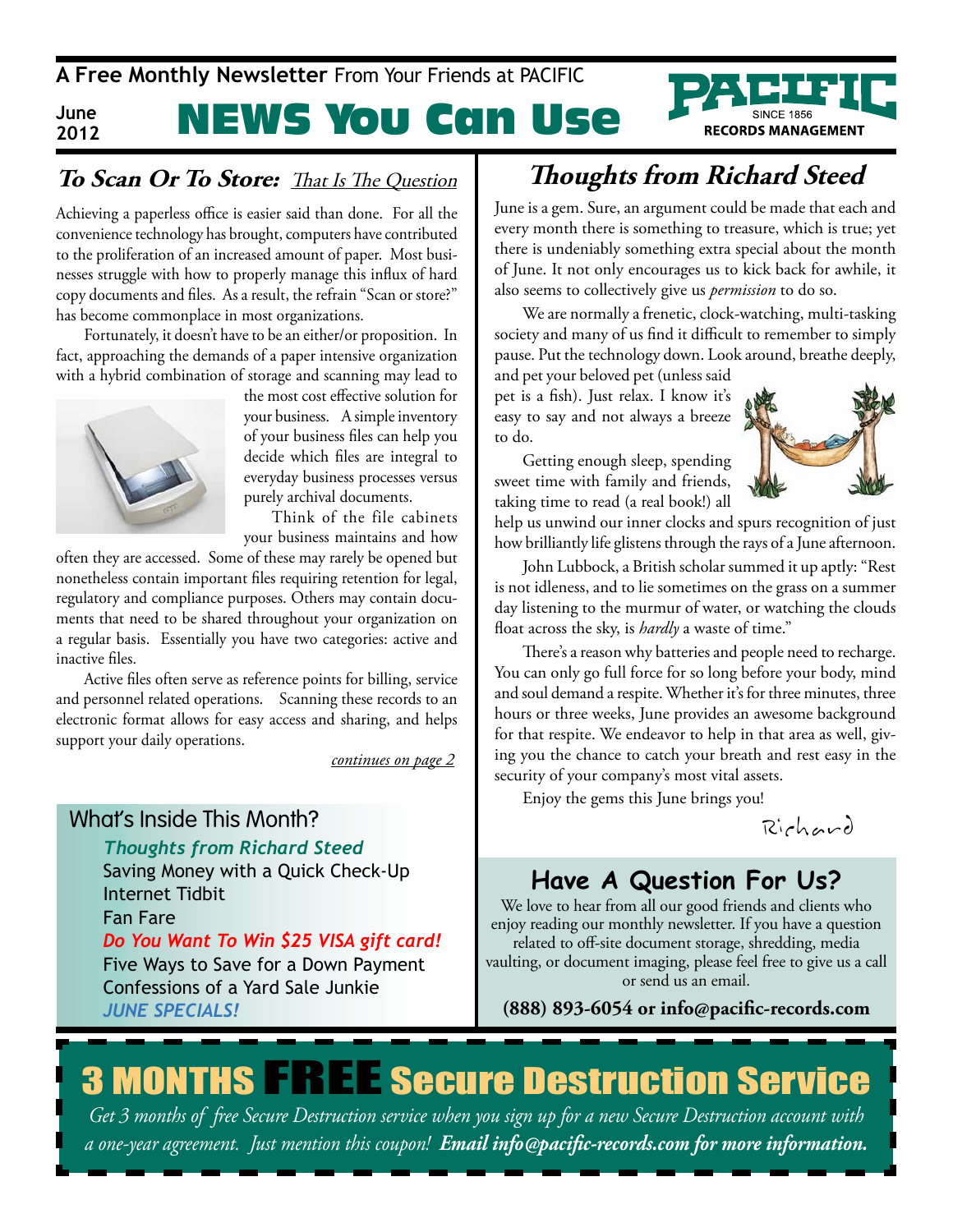#### *continued from page 1*

It doesn't necessarily make economic sense to scan and convert rarely accessed inactive files to an electronic format. However, cluttering costly office space with dead file storage that can be better utilized for profit generating operations is frivolous and poses security risks. In this case, secure, off-site storage is the more cost effective option.

Serving Stockton, Sacramento, Modesto, Napa and Solano County, Pacific Records Management can help you implement a storage and scanning solution that best fits your unique business needs. To find out more, please give us a call!

### **Fan Fare**

Have you noticed the change in recent years in the food at ballparks? Peanuts, Cracker Jack, and hot dogs are all still there. But now you are as likely to find sushi, shrimp, and pasta—and you are likely going to be paying more for everything!

From New York to L.A., fans can enjoy great fare such as fresh mozzarella and pork sandwiches at Shea Stadium and Caesar salad and turkey dogs at Edison International Field in Anaheim. At stadiums around the country, fans can enjoy crab cakes, sub sandwiches, macaroni and cheese, and burritos.

Taking it up a step, some ballparks are now catering to the taste of more discriminating diners as well. Keep your eye out for such offerings as buffalo carpaccio, ahi tuna salad, freshly carved roast beef, fish tacos, and lobster rolls. Add a glass of chardonnay,

and a fine cigar, and you've got a meal that might leave you with better memories than the game.

But be prepared to pay for these luxurious new offerings. A simple hot dog will probably set you back just under five dollars. And the prices only go up from there. Most fans, though, don't seem to



mind the cost. A sampling of ballpark attendees indicates that the most important factor is the taste. "As long as it tastes good, I don't really pay attention to the cost," said Alicia Fortunato at Coors Field in Denver.

"If you don't want to pay these prices, then eat at home," stated Willy Largo. "This is the world of baseball. It is all part of the experience. I think they've done a great job with the food, and I'm enjoying every minute of this."

Next time you are at the ballpark, take a moment to see what is new. Bring along a few extra bucks and try something different. You are sure to make your day at the game a little more interesting.

Too often we underestimate the power of a touch, a smile, a kind word, a listening ear, an honest compliment, or the smallest act of caring, all of which have the potential to turn a life around. – Leo F. Buscaglia

### **June Events**

- 1 Say Something Nice Day
- 2 National Trails Day
- 3 National Cancer Survivors Day
- 4 National Barefoot Day
- 5 World Environment Day
- 8 World Oceans Day
- 9 International Young Eagles Day
- 14 Family History Day
- 14 Flag Day
- 14 National Nursing Assistants Day
- 15 Native American Citizenship Day
- 15 Work at Home Father's Day
- 16 World Juggling Day
- 17 Father's Day
- 17 Family Awareness Day
- 17 Husband Caregiver Day
- 18 International Sushi Day
- 19 World Sauntering Day
- 19 Juneteenth
- 20 National Daylight Appreciation Day
- 20 First Day of Summer
- 20 World Refugee Day
- 21 Go Skateboarding Day
- 21 Recess at Work Day
- 21 World Humanist Day
- 22 Take your Dog to Work Day
- 23 Baby Boomers Recognition Day
- 23 Let It Go Day
- 23 Public Service Day
- 24 Log Cabin Day
- 27 Decide to Be Married Day
- 28 National Handshake Day

### *June is also:*

Adopt a Shelter Cat Month Cancer from the Sun Month Child Vision Awareness Month Effective Communications Month International Men's Month Perennial Gardening Month ICE CREAM CONE Month Rebuild Your Life Month Student Safety Month



**Astrological Sign:**  Gemini (May 22-Jun 21) and Cancer (Jun 22-Jul. 22) Flowers: Rose, Honeysuckle Birthstone: Pearl



## **Organizing That Garage**

If your garage is a mess, it may be time for a total cleanup. Choose a nice day and remove everything to your driveway. Throw away broken or old items. Sort through what is left and decide what you can donate or sell. If you haven't used an item in two years or more, you probably don't really need it. When placing things back in your garage, don't just put things where they fit. Reorganize your garage into areas of specific activities, like sports gear, tools, lawn care, and storage.

The material contained in this newsletter is for informational purposes only and is based upon sources believed to be reliable and authoritive; however, it has not been independently verified by us. This newsletter should not be construed as offering professional advice. For guidance on a specific matter, please consult a qualified professional.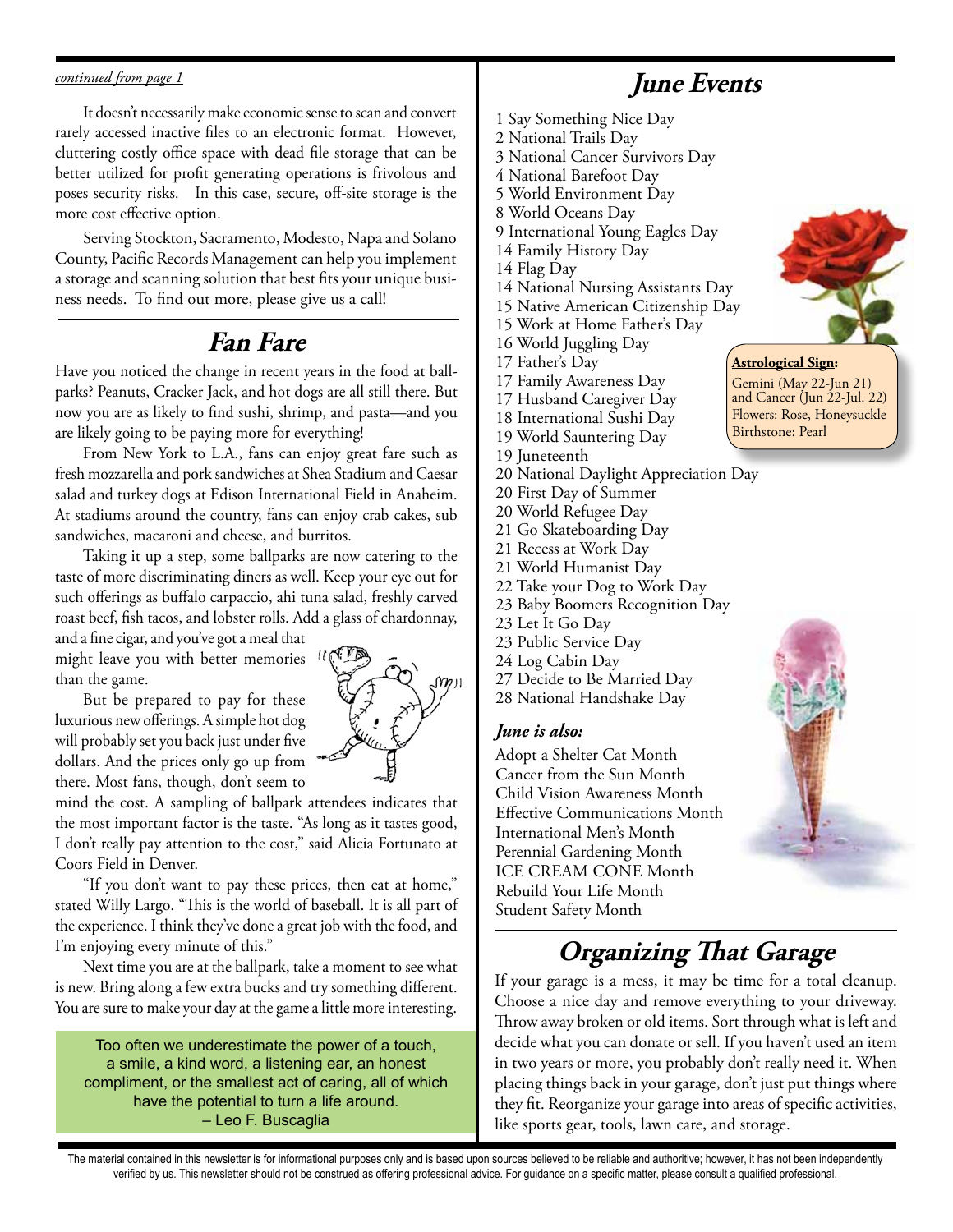### **June Service Awards** Celebrating Pacific Employee Anniversaries

**10 years** Carmen Rutz

**8 years** Bernie Hamby Gurmit Singh

**1 year** Dallin Woodruff

## **Internet Tidbit**

 Do you like to send thank you notes, but have trouble finding the time to get them all done? Check out Thankster.com. This website makes the process of sending out thank you or holiday cards simple. You can type in what you want to say on your cards and can customize them for each recipient. Best of all, Thankster lets you use a font that is similar to your own handwriting. You can use one of their handwriting styles and adjust it to look more like yours or you can submit a handwriting sample and they will design a font just for you. Lastly, Thankster will address your cards and mail them off for you, making it easy to cross this off your to-do list.

### www.thankster.com

### **Do You Want To Win A \$25 VISA Gift Card?**

Each month we'll give you a new challenge of some type. All those who reply with a correct answer are eligible to win. At the end of the month we'll draw a lucky name.



Here is this month's challenge:

**Riddle:** I've been stepped on in Hollywood and sometimes I kiss your cheek when you're on the phone. If you're optimistic you'll reach for me and my friends. Who am I?

**Last Month's Answer to:** *It's been around for millions of years, but it's no more than a month old. What is it?*

THE MOON

**Last month's Winner:**

**Ramona Buchanan Bickmore Risk Services**

Email your answer to **info@pacific-records.com**

### **Saving Money with a Quick Check-Up**

Gas prices are rising every day, and it seems that there is little you can do to keep from spending more and more. But there are simple steps you can take each time you stop to fill up your tank that could save you money.

You can, however, do these checks yourself. Make sure that you only check under your hood if your engine is off. While it may seem like these checks can not do much to save you money on gasoline, it will pay off in the long run. An engine that is not running properly or improperly inflated tires will decrease your gas mileage and cost you money over the long run. The following are some of the components you'll want to check each time.

Coolant overflow tank: Although you should never remove the radiator cap, as the escaping steam could harm you, you can check the coolant overflow tank. A mix of coolant and water should go all the way to the fill line.

Engine oil: Use the dipstick to make sure the level reads between the full and low marks. If it is below the one-quart down mark, you will need to add motor oil.

Brake fluid: If necessary, top off the brake fluid reservoir to the fill line. When replacing the cap, be sure to wipe it clean to keep out any contaminants.

Battery: Check to make sure your battery terminals are free from corrosion. Today, most batteries do not require any addition of fluid.

Tires: Ideally, air pressure should be checked when your tires are cold or before you've driven more than a few miles. If needed, add or release air pressure. The recommended pressure is usually listed on the information printed on the driver's door well or in your car's manual.



# **FREE Storage Cartons!**

**Buy 25 or more Pacific Records Management cartons and get 5 FREE anytime in June with mention of this coupon!**